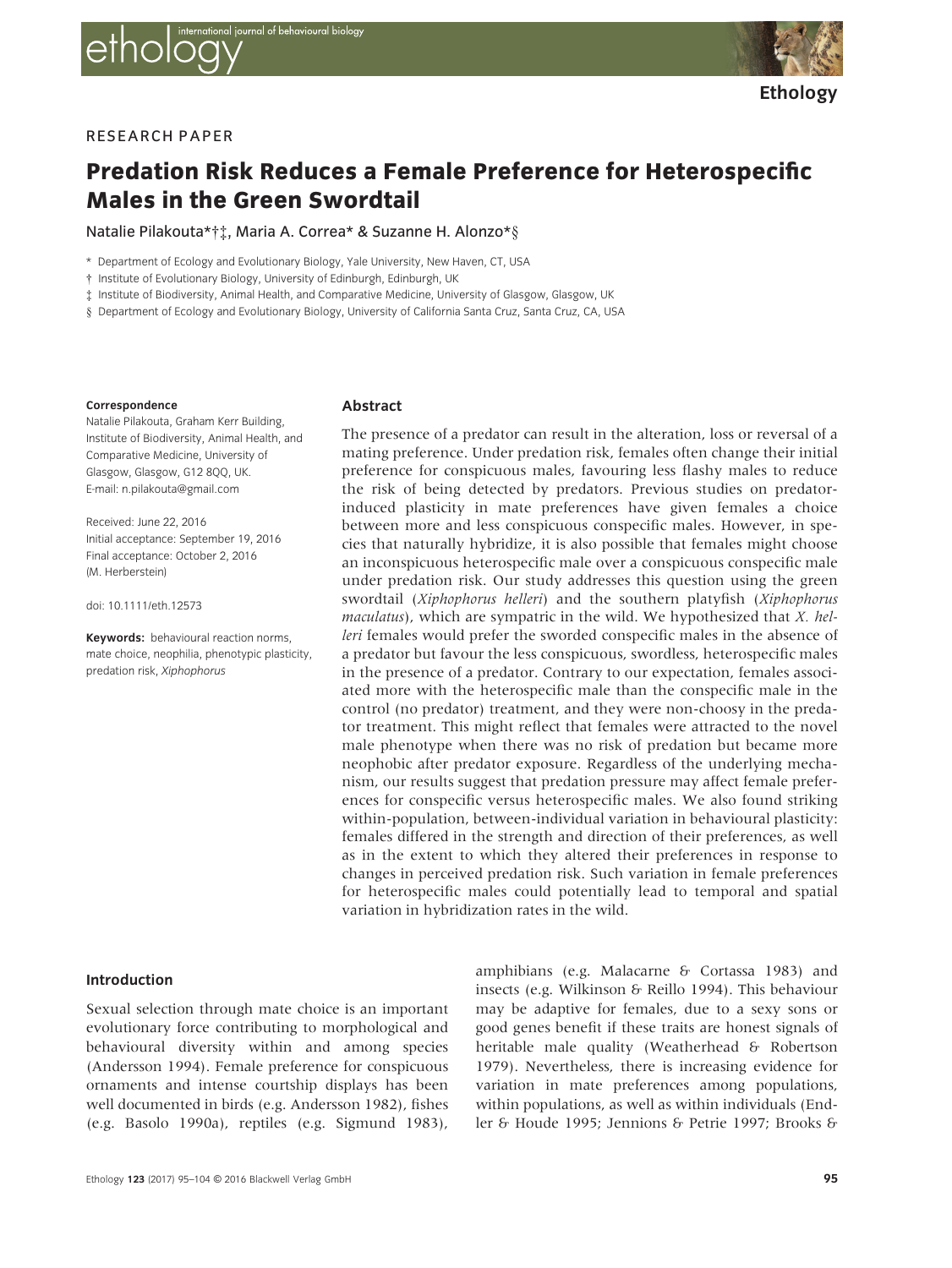Endler 2001; Kodric-Brown & Nicoletto 2001; Coleman et al. 2004; Lynch et al. 2005; Bailey & Zuk 2008; Chaine & Lyon 2008; Pilakouta & Alonzo 2014). Thus, a particular male may not be preferred by all females, and an individual female may not always prefer the same type of male. Such variation should not be surprising, given that mate choice is influenced by several factors, including individual experience and condition, inherent perceptual biases and the environmental conditions under which a mating decision is made (Mays & Hill 2004; Hunt et al. 2005; Walling et al. 2008; Amcoff et al. 2013; Ryan & Cummings 2013).

Predator presence, in particular, can play an important role in mate choice, resulting in the alteration, loss or reversal of a mating preference. For example, we might expect females to become less choosy in the presence of predators, because of higher mate searching costs (Crowley et al. 1991). In cases where association with a certain male phenotype itself incurs a potential cost to the female, females may instead change the direction of their preference (Pilakouta & Alonzo 2014). Given that conspicuous males are more likely to be attacked and thus experience a higher mortality risk (Hernandez-Jimenez & Rios-Cardenas 2012; Godin & McDonough 2003), females associating with these males may also incur an increased risk of predation (Pocklington & Dill 1995). Additionally, if the male sexual trait is heritable, male offspring from such matings will also be conspicuous and will potentially suffer higher mortality.

Predator-induced plasticity in mate preferences has received little attention, with a focus to date on fishes and insects. For example, female sand gobies (Pomatoschistus minutus; Forsgren 1992) and male pipefishes (Syngnathus typhle; Berglund 1993) become less choosy in the presence of a predator. Female crickets (Gryllus integer) usually prefer conspicuous male calls but are more likely to mate with males with less conspicuous calls when the risk of predation increases (Hedrick & Dill 1993). In guppies (Poecilia reticulata), female bias for males with large body size and bright colouration decreases after predator exposure (Godin & Briggs 1996; Gong & Gibson 1996). These studies demonstrate a plastic female preference for inconspicuous males under predation risk, but they all gave females a choice between different phenotypes of conspecific males. It is still unclear whether females might choose an inconspicuous heterospecific male over a conspicuous conspecific male after exposure to a direct cue of predation risk. Such predatorinduced mate preferences for heterospecifics might occur in sympatric species that naturally hybridize. If predator presence indeed influences mate preferences

for heterospecifics, it will affect when and how often hybridization occurs and thus have an effect on species maintenance.

Our study addresses this question using the green swordtail (Xiphophorus helleri) and the southern platyfish (Xiphophorus maculatus). Heterospecific mating preferences in the Xiphophorus genus (Family Poeciliidae) have been studied extensively (e.g. Ryan & Wagner 1987; Hankison & Morris 2002, 2003; Wong & Rosenthal 2006; McLennan & Ryan 2008; Willis et al. 2011, 2012), making this group particularly suitable for our study. This genus comprises two swordtail clades and two platyfish clades (Basolo 1995). In most swordtail species, males have 'swords', which are ventral caudal fin extensions, whereas none of the platyfish species have this secondary sexual trait. Ryan & Wagner (1987) showed that *X. pygmaeus* females prefer larger, sworded heterospecific males (X. nigrensis) to smaller conspecific males without swords. Female X. pygmaeus also prefer the larger X. cortezi males to conspecific males (Hankison & Morris 2002). Lastly, female X. maculatus and X. variatus prefer heterospecific sworded males to conspecific swordless males (Basolo 1990b; Haines & Gould 1994). These heterospecific mating preferences are consistent with recent studies suggesting that hybridization in the genus Xiphophorus is not only possible but probable: hybridization has been very widespread in the evolutionary history of this group, with many of these species being interfertile (Cui et al. 2013; Hyoun Kang et al. 2013). It is worth noting that this earlier work on heterospecific mating preferences focused on females choosing between ornamented heterospecifics and inconspicuous conspecifics, whereas we are investigating female preferences for ornamented conspecifics versus inconspicuous heterospecifics.

For our study, we chose to use  $X$ . helleri females because (1) female preference for conspicuous males with long swords has been well established in this species (e.g. Basolo 1990a, 1998; Trainor & Basolo 2000); and (2) females reverse the direction of their preference, favouring less conspicuous males with short swords after predator exposure (Johnson & Basolo 2003; Pilakouta & Alonzo 2014). We chose X. maculatus as the less conspicuous, swordless heterospecific species, because X. helleri and X. maculatus occur sympatrically throughout most of their range and can produce viable offspring under laboratory conditions (e.g. Meyer et al. 2006; Schartl et al. 2013). A recent study also reported that there is strong evidence of historical hybridization between X. helleri and X. maculatus and that it is possible that gene flow between these species is ongoing (Schumer et al. 2013).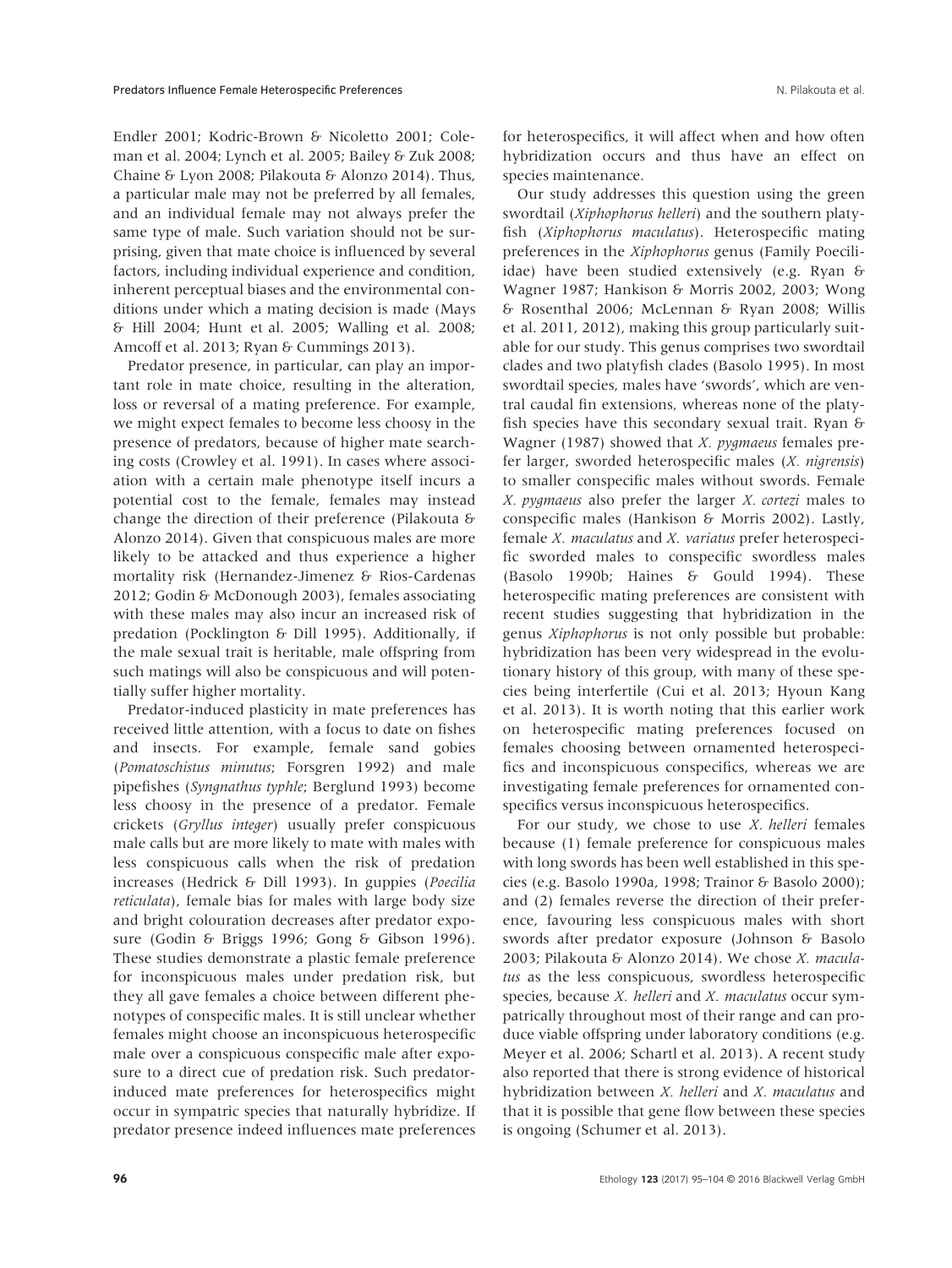We conducted dichotomous choice tests to evaluate the mate preferences of X. helleri females for conspicuous  $X$ . *helleri* males and the less conspicuous  $X$ . *mac*ulatus males in the presence and absence of a predation threat. Our hypothesis was that females would prefer conspecific males in the control (no predator) treatment but favour heterospecific males in the predator treatment because of the risk of associating with the conspicuous conspecific under predation threat. It is important to better understand how direct cues of predation risk may influence the likelihood of interspecific mating and thus play a role in hybridization rates in natural populations. If a predator encounter causes females to choose an inconspicuous heterospecific male over a conspicuous conspecific male, then predator abundance could influence hybridization rates and gene flow between species.

## Methods

## Study Animals

All male and female *X. helleri* used in this study were first-generation descendants of wild-caught swordtails collected from Princess Margaret Creek in Belize by a private breeder. Xiphophorus maculatus and several species of piscivorous fishes have been observed in this creek, including the Neotropical cichlid Petenia splendida. The individuals used in this study came from the same population as those in Pilakouta & Alonzo (2014), where we showed that females prefer long-sworded conspecific males in the absence of a predator but prefer short-sworded conspecific males in the presence of a predator.

Females were between 12 and 18 mo old. All females had previously interacted with conspecific males and were non-virgins, but they were not gravid at the time of the experiment. We chose to use nonvirgin females, because they tend to be more responsive when they encounter a male (Basolo 1990a). These females had no previous experience with predators or X. maculatus males before this experiment. Male *X. maculatus* were acquired at 12 mo old from Texas State University's Xiphophorus Genetic Stock Center. They were reared from the Belize Play II strain, with their ancestors originating from Kate's Lagoon in Belize.

The fish were reared at 22–24°C and a pH of 7.5–8 on a 12:12-h light:dark photoperiod. They were fed once a day between 10 am and 11 am. Their diet consisted of commercial micropellets and frozen bloodworms on alternate days. Females were kept in

groups of three to five individuals in 45-l and 90-l tanks. Males were kept individually in 10-l tanks. All tanks included a sponge filter and artificial plants for cover. We changed 30–40% of the water once a week.

## Video Playback Design

For the mate choice trials, we used videos of noncourting males actively swimming in a tank (as in Trainor & Basolo 2000; Pilakouta & Alonzo 2014). We recorded three *X. helleri* and three *X. maculatus* males individually, using a digital camera (Panasonic Lumix DMC-TS10) on a Sunpak tripod. All of the males we used were between 12 and 18 mo old. For each mate choice trial, we randomly selected one of the  $X$ . helleri and one of the  $X$ . maculatus videos, such that there were nine possible combinations of conspecific and heterospecific videos. For the control treatment, we recorded a video of a tank containing artificial plants and a bubbler but no fish. For the predator treatment, we used a video of P. splendida swimming around in a tank with some plants (as in Pilakouta & Alonzo 2014). Petenia splendida is a common predator for swordtails and occurs sympatrically with both species (Basolo & Wagner 2004). All videos were adjusted such that the videos being displayed reflected the fish's true size. While there was no significant variation in male body size within species, there was inevitably a difference between species, as X. maculatus males are naturally smaller than X. helleri.

Using video playback allowed us to repeatedly present multiple females with the same males. This method eliminates confounding factors, such as temporal variation in male motivational state, display rate and appearance (Kodric-Brown & Nicoletto 1997), making any observed differences among individuals and between treatments more robust. Video playback has been used successfully in previous studies on mating behaviour in this species (e.g. Trainor & Basolo 2000; Basolo & Trainor 2002; Johnson & Basolo 2003; Pilakouta & Alonzo 2014).

The experimental set-up consisted of a 40-l tank  $(61 \times 23 \times 33$  cm) with three adjacent flat-screen monitors (Fig. 1). The two side monitors (Dell 2007WFPb) projected the  $X$ . helleri and  $X$ . maculatus male videos, and the rear monitor (Lenovo 9227- AC1) projected the control or predator video. We marked two vertical lines on the front of the tank to divide it into three equal-sized compartments. The apparatus was illuminated by fluorescent lighting situated approximately 1 m above the experimental set-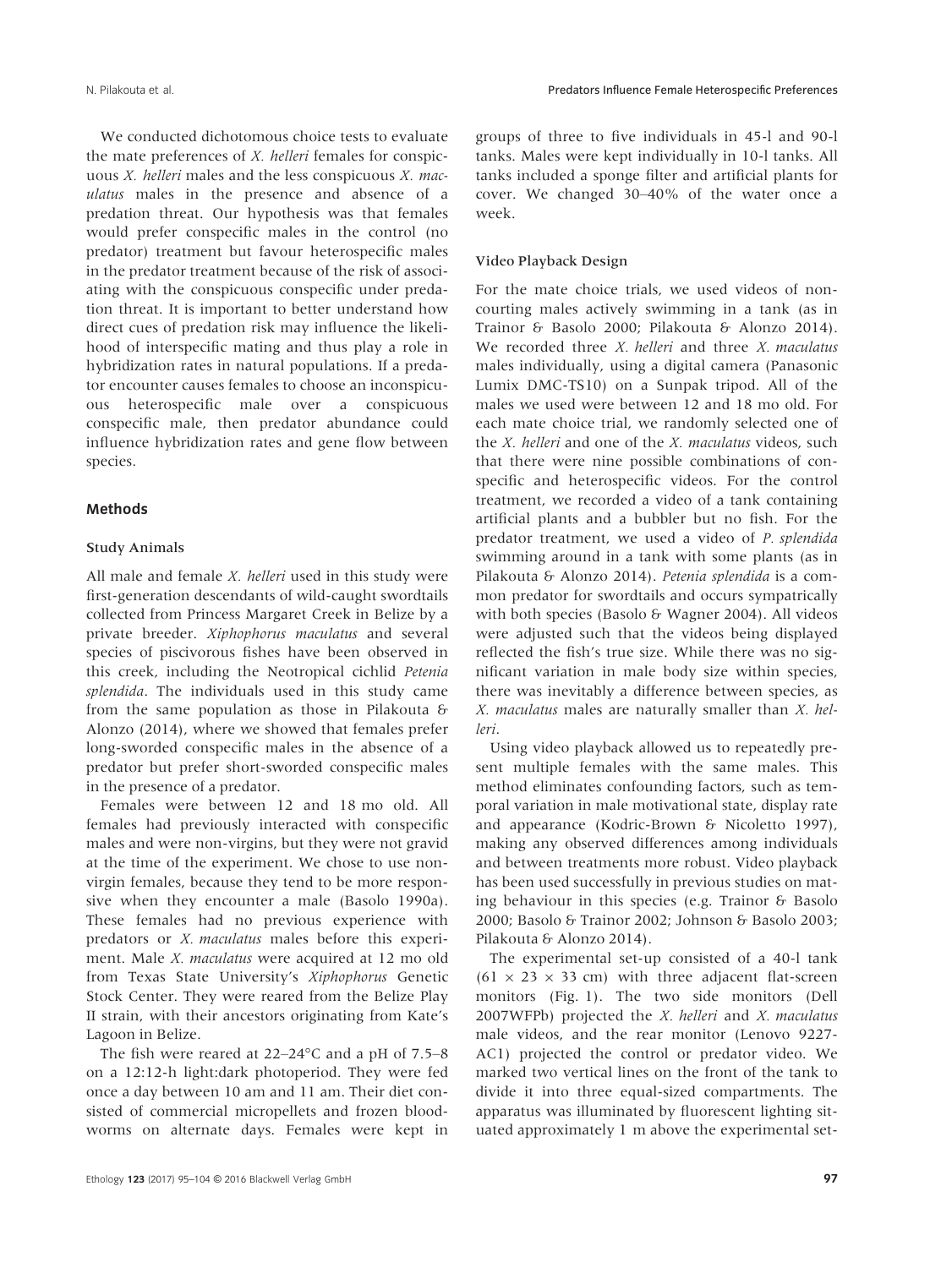

Fig. 1: Experimental setup for dichotomous choice test, consisting of three monitors and a 40-l tank. The rear monitor displayed the control or predator video, which was followed by the conspecific and heterospecific male videos on the two side monitors.

up. We recorded all mate choice trials using a digital camera on a tripod placed approximately 1 m in front of the experimental set-up.

#### Experimental Protocol

Mate choice trials were conducted between 1 pm and 5 pm. Water temperature and other parameters, including pH, KH (carbonate hardness) and GH (general hardness), in the experimental tank were matched to those in the holding tanks. For each trial, we placed a single female in the tank and let her acclimate for 20 min. Nothing was displayed on the monitors during this period. We then presented the female with a looped 5-min sequence of either the predator video or control video on the rear monitor. After turning off the rear monitor, videos of a conspecific male and a heterospecific male were displayed on the two side monitors. We randomized which of the two male videos (conspecific/heterospecific) was displayed on the left versus the right monitor at the start of each mate choice trial. To ensure that the female had a fair choice between the two males, she was given time to investigate the two sides of the tank before we started recording behavioural data. The 20-min mate choice trial started if the female had inspected both sides and returned to the neutral zone within 2 min (as in Johnson & Basolo 2003). Any females that showed a bias in this initial period  $(n = 1)$  were excluded from the mate choice trials. To avoid any potential side biases, male videos were also switched between the two side monitors halfway through the trial. We used the same conspecific and heterospecific male videos for the whole duration of a given mate choice trial.

During each trial, we recorded the following variables: association time with each male (defined below), time spent directly interacting with each male (e.g. gliding: swimming in a tight circle using only the

pectoral fins with the genital pore exposed; Liley 1966) and the number of times the female crossed into the neutral zone from one of the two sides. Association time was the amount of time spent on each of the two sides, which is a good indicator of female mate choice in this species (Trainor & Basolo 2000; Walling et al. 2010). Direct interaction time was a subset of association time.

We used a paired design for this experiment, meaning that we observed each of 20 females in both the control and predator treatments, with 7–14 d between the two trials. Females were presented with the same conspecific and heterospecific male videos in both treatments, and the order of the two treatments was determined randomly for each female. This design allowed us to assess the effect of predation risk on mate choice behaviour on an individual level.

#### Data Analysis

To examine differences in female mate preferences within and between treatments, we used general linear mixed models (LMM). We ran two separate models with association time and direct interaction time as the response variables. Both models included the following fixed effects: treatment (control or predator), the species of the male (conspecific or heterospecific) and the interaction between these two factors. A statistically significant interaction would indicate a change in the strength and/or direction of female preference between treatments. We also assigned female identity, conspecific male identity and heterospecific male identity as random effects. These analyses were run in R version 3.2.0, using the 'lmer' function in the 'lme4' package (Bates et al. 2013). All models were fitted using maximum likelihood methods.

To compare individual-level female preferences within and between treatments, we calculated a measure of association bias, by subtracting the total time each female spent on the side of the tank closer to the heterospecific male from the total time spent on the side of the tank closer to the conspecific male. These differences were calculated separately for each treatment. Large positive values suggested a strong preference for the conspecific male, large negative values suggested a strong preference for the heterospecific male, and values close to zero suggested the female was not choosy.

To determine whether females changed their level of activity in response to predator exposure, we used a two-tailed paired t-test to compare the number of times each female crossed into the centre of the tank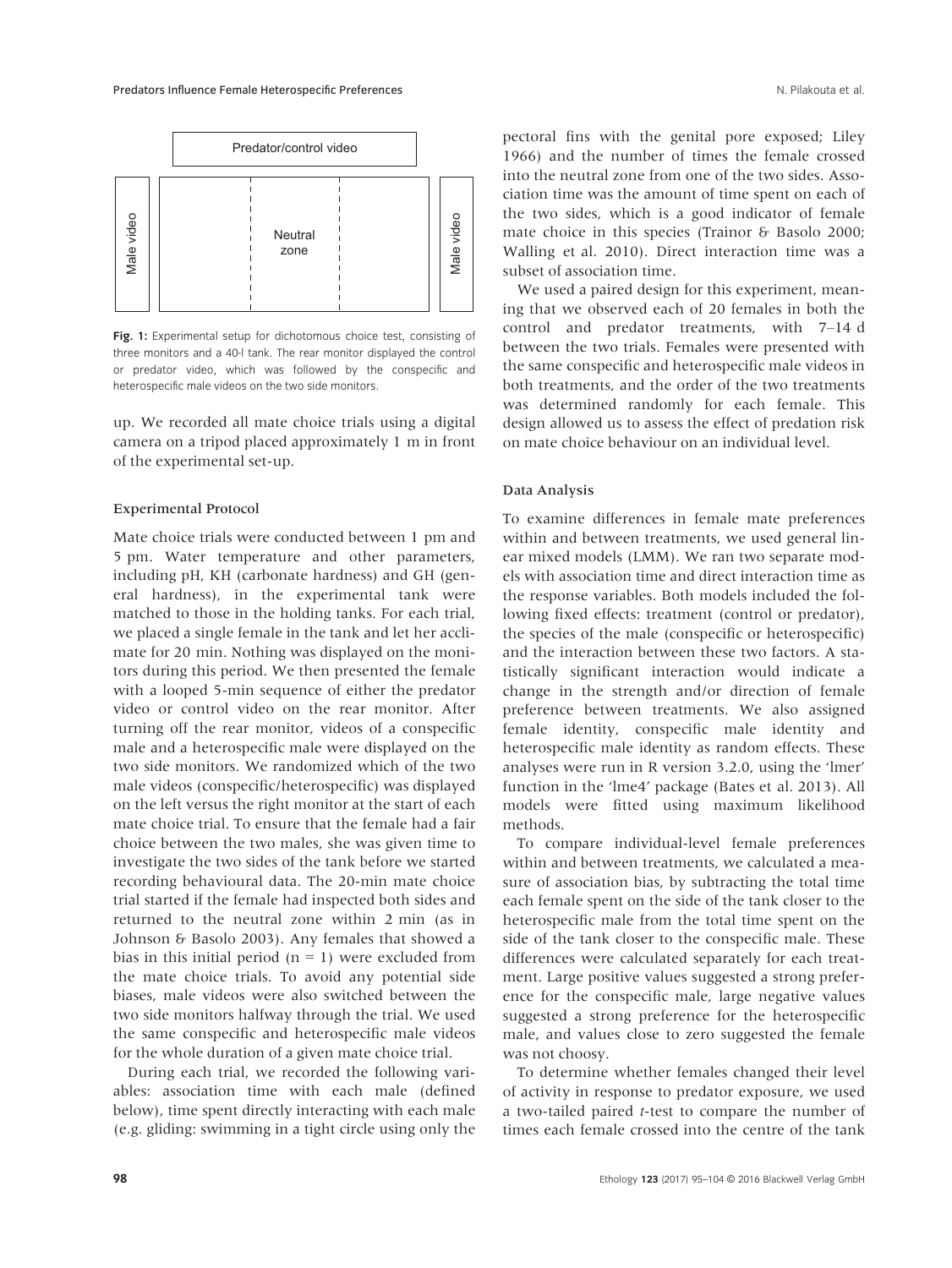between the two treatments. A two-tailed paired t-test was also used to compare the amount of time spent in the neutral zone in the two treatments. This was done to look for between-treatment differences in the total amount of time females spent associating with the two males, which can serve as a proxy for sexual responsiveness.

#### Ethical Note

The protocols used in this experiment were conducted in accordance with the Association for the Study of Animal Behaviour guidelines. All procedures were approved by the Animal Care and Use Committee of Yale University (IACUC protocol #2011-10908).

### Results

Treatment (control or predator) and the species of the male (conspecific or heterospecific) did not have an overall effect on female association time (LMM Treatment: LR  $\chi^2 = 0.36$ , p = 0.55; Male species: LR  $\chi^2$  = 2.73, p = 0.10). However, there was a statistically significant effect of the interaction between treatment and the species of the male on female association time (LMM: LR  $\chi^2 = 7.37$ , p = 0.007). This interaction reflects that females spent more time associating with the heterospecific male in the control treatment, but they did not show a preference for either male after being exposed to the predator video (Fig. 2). The amount of time a female spent directly interacting with a male did not depend on the species of the male (LMM: LR  $\chi^2 = 0.30$ , p = 0.58), the



Fig. 2: Amount of time (mean  $\pm$  SE) females spent associating with the conspecific (grey) and heterospecific (white) male in the control and predator treatment during a 30-min mate choice trial. Females spent more time associating with heterospecific males in the control treatment, but after predator exposure, they associated with conspecific and heterospecific males equally.

treatment (LMM: LR  $\chi^2 = 0.81$ , p = 0.37), or the interaction between these two factors (LMM: LR  $\gamma^2$  = 0.23, p = 0.63). None of the random effects included in our models were statistically significant.

Female activity was overall unaffected by exposure to the predator video. The total amount of time females spent in the centre of the tank did not differ between treatments (paired *t*-test:  $t = 1.2$ ,  $p = 0.24$ ). Moreover, the number of times females moved from the sides into the centre of the tank was the same in the control and predator treatments (paired t-test:  $t = 1.3$ ,  $p = 0.20$ ).

On average, females seemed to spend more time associating with the heterospecific male in the control treatment but showed no strong preference between the heterospecific and conspecific male in the predator treatment (Fig. 2). Nevertheless, when looking at preferences on an individual level, there was substantial variation among females in terms of which male they preferred within each treatment, as well as the magnitude and direction in which their preference changed between treatments (Fig. 3).

## Discussion

Xiphophorus helleri females preferred the less conspicuous X. maculatus males over the sworded X. helleri males in the control treatment. This



Fig. 3: Behavioural reactions norms for individual females, where the environmental gradient is presence or absence of a predation threat, and the response variable (behavioural trait) is association bias. Positive values suggest a preference for the conspecific male, and negative values suggest a preference for the heterospecific male. The majority of females spent less time on the side closest to the heterospecific in the predator treatment than in the control treatment (black). However, some females associated more with the heterospecific in the predator treatment than in the control treatment (grey).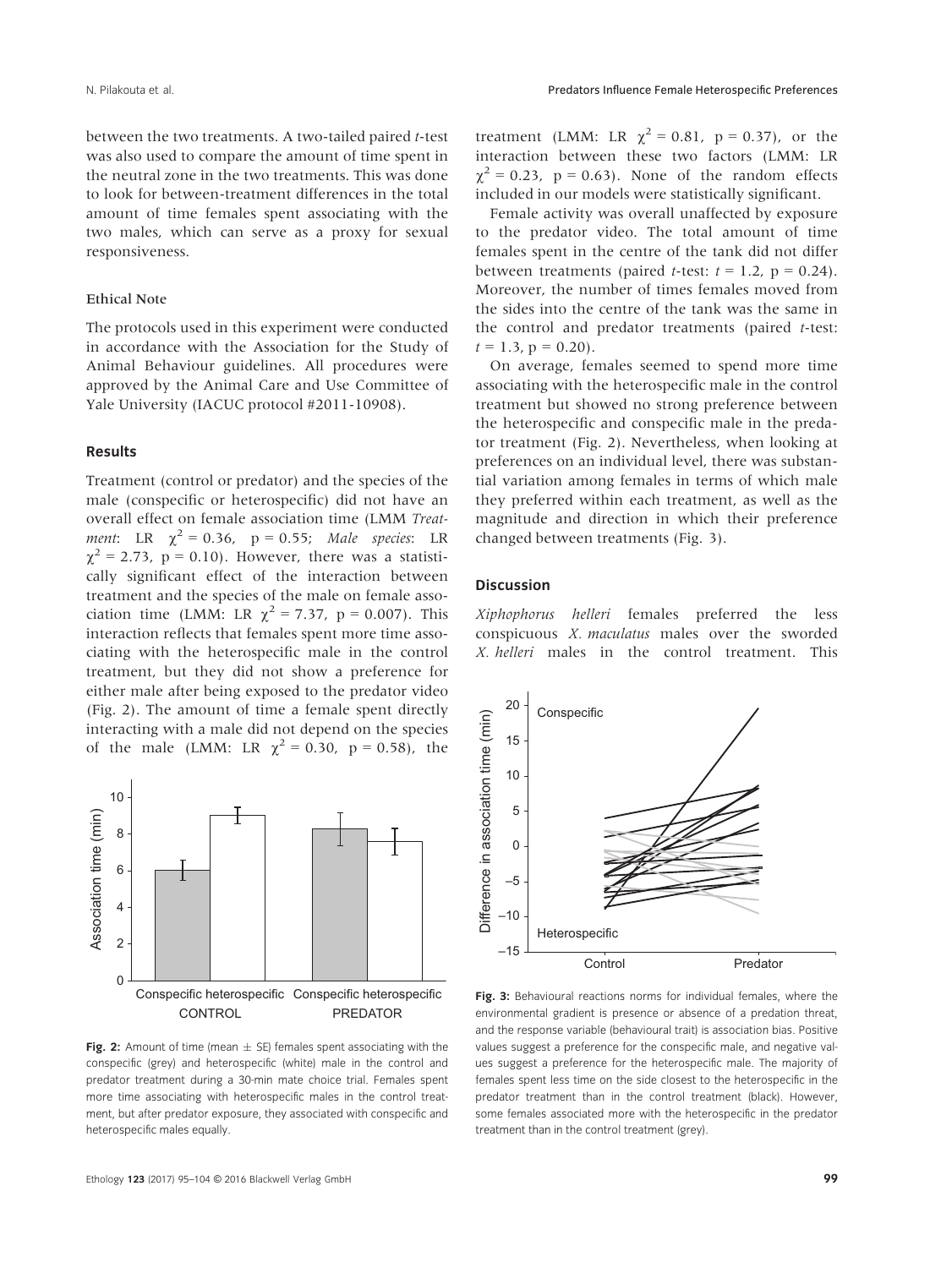preference did not persist after predator exposure: on average, females were non-choosy in the predator treatment (Fig. 2). We also documented striking between-individual variation in the degree of behavioural plasticity in response to predator exposure, using females from a single population. Within each of the two treatments, different females preferred different males and also varied in the strength of their preference, with some females being non-choosy. Between treatments, there was variation in both the degree and direction of plasticity in female preferences, as indicated by the slopes of the behavioural reaction norms (Fig. 3). Overall, we find that predation risk causes a switch from preferring heterospecific males in the absence of predators to exhibiting no preference between sworded conspecifics and swordless heterospecifics in the presence of predators. Yet, we also find substantial variation in the strength of heterospecific mate preference among females in the absence of a predator and in the extent of the predator-induced change in preference.

'Foreign-mate preferences', such as the one reported here, are not uncommon and have been observed in various taxa, including the jumping spider Habronattus pugillis (Hebets & Maddison 2005) and the Blue Waxbill, Uraeginthus angolensis (Collins & Luddem 2002). In fact, preferences for heterospecifics may partly explain the finding that a large proportion of the genomes of most Xiphophorus species is derived from hybridization (Cui et al. 2013). However, our results are surprising because females typically prefer conspicuous males and avoid them when there is a high risk of predation (e.g. Johnson & Basolo 2003; Pilakouta & Alonzo 2014). We thus expected that X. helleri females would prefer the swordless heterospecific male over the sworded conspecific male in the predator treatment, not in the control treatment.

Instead, we found that female preference for the heterospecific male was reduced after exposure to the predator video. Even though this pattern was unexpected, it is important to note that we used the same methodology and individuals from the same population as in Pilakouta & Alonzo (2014). In that study, females expressed preferences that were consistent with earlier work (Gong & Gibson 1996; Johnson & Basolo 2003): females preferred conspicuous conspecifics in the absence of a predator and less conspicuous conspecifics in the presence of a predator (Pilakouta & Alonzo 2014). Therefore, our findings are unlikely to be due to the experimental setup or the conditions of the study in general.

One potential explanation for the heterospecific preference in the control treatment is that females

were showing a bias for the novel male phenotype. Neophilia, the attraction to novel stimuli, is one of the hypotheses proposed to explain the maintenance of male colour polymorphism and female preference for novel male colour patterns in guppies, Poecilia reticulata (Hughes et al. 1999, 2013), which are in the same family (Poeciliidae) as Xiphophorus. In addition, Verzijden et al. (2012) showed that although female familiarity with a certain male phenotype can lead to a positive preference bias for that phenotype, it can also induce aversion as in the case of the swordtail *X. mal*inche. In zebra finches (Taeniopygia guttata), variation in neophilia among females in the context of approach to novel objects reflects variation in reproductive strategies (Schielzeth et al. 2011). Lastly, in some cases, novel phenotypes arising from hybridization may be more attractive to females of the parental species (Rosenthal 2013).

After exposure to the predator video, there was a reduction in the females' preference for the heterospecific male. We suggest that females might have become more neophobic because of the risk of predation. There is evidence that neophobia (i.e. the generalized avoidance response to novel stimuli) is phenotypically plastic and that predation risk plays a role in this plasticity: one way to avoid predation is to be frightened of anything that is new (Brown et al. 2013). In our experiment, some females may have changed their preference due to risk-induced neophobia, thus favouring the conspecific because of familiarity.

Regardless of its underlying cause, the observed predator-induced decline in female preferences for heterospecific males could have important implications for ecological and evolutionary dynamics. Accumulating evidence suggests that environmental disturbances can break down hybridization barriers, potentially leading to introgression into parental lineages, the merging of gene pools or hybrid speciation (Rosenthal 2013). Thus, if the trend we have documented accurately represents a pattern occurring in natural populations, predation pressure may affect the likelihood of interspecific mating and consequently play a role in hybridization rates and the maintenance of species.

Lastly, when looking at mate preferences on an individual level, there was substantial amongfemale variation in association bias in the two treatments (Fig. 2). Within-population variation in behavioural plasticity among individuals has been a topic of increasing interest in recent years (Jennions & Petrie 1997; Wagner 1998; Wolf et al. 2008; Coppens et al. 2010; Dingemanse et al. 2010; Mathot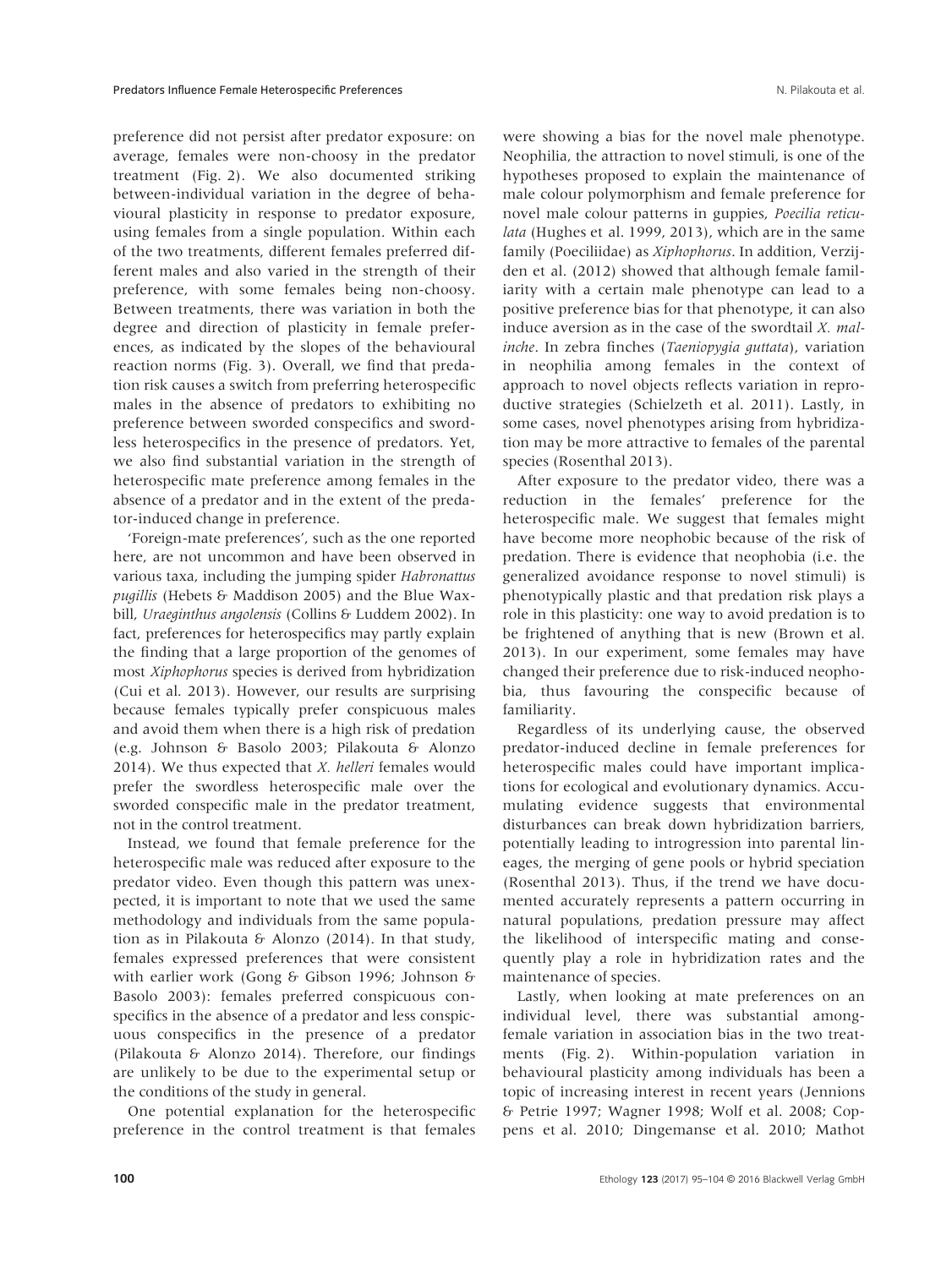et al. 2011, 2012; Westneat et al. 2011; Dingemanse & Wolf 2013; Han & Brooks 2013), but variation in mate preference plasticity has been largely ignored. We are not aware of any other studies reporting individual behavioural reaction norms in the context of mating preferences across environments (e.g., low vs. high risk of predation). Here, we show that individuals from the same population differ in their preference for heterospecifics versus conspecifics in the absence of a predator, as well as in the extent to which they alter their preferences in response to changes in perceived predation risk. Variation in behavioural plasticity can result from additive and interactive effects of past experiences, current individual condition and genetics (Dingemanse & Wolf 2013). In our study, all individuals were exposed to similar environmental conditions in the laboratory, so it is more likely that the variation we observed was due to intrinsic differences among females. If variation in propensity to hybridize is heritable, interspecific matings will involve a non-random set of individuals in the population (Schielzeth et al. 2009), which can have important consequences for the evolutionary trajectory of hybrid lineages (Rosenthal 2013).

Our findings raise interesting questions for future studies to address, as it is still unclear what the proximate and ultimate causes of the among-individual variation in mate preference plasticity are, whether this variation is adaptive, and how selection acts to maintain it. The presence or absence of this variation, as well as whether or not it is heritable, can have significant implications for ecological and evolutionary dynamics (Dingemanse & Wolf 2013). Another suggestion for future research is to investigate whether predation risk reduces the preference for conspicuous heterospecific males in species in which females have been shown to prefer sworded heterospecifics, such as X. pygmaeus (Ryan & Wagner 1987), X. maculatus (Basolo 1990b) and *X. variatus* (Haines & Gould 1994). If that is indeed the case, the frequency of encounters between females and predators may contribute to variation in the frequency of interspecific mating between populations with different predator abundances.

In summary, it has been well established that predators can have important non-consumptive effects on prey populations by causing changes in prey behaviour (Lima & Dill 1990; Peckarsky et al. 2008; Schmitz et al. 2008), such as mate choice for conspecific males (e.g. Hedrick & Dill 1993; Godin & Briggs 1996; Johnson & Basolo 2003; Pilakouta & Alonzo 2014). Here, we provide novel insights into how predation risk may also influence female preference for heterospecific males. Our findings suggest that predation pressure may affect the likelihood of interspecific mating, which could have important implications for ecological and evolutionary dynamics. Moreover, the observed variation among females in their mating preference for conspecifics versus heterospecifics and in how they change their preferences in response to predation risk could lead to temporal and spatial differences in hybridization rates in natural populations.

## Acknowledgements

We thank three anonymous reviewers for their helpful comments on the manuscript. This work was supported by a grant to NP from the Yale Department of Ecology and Evolutionary Biology Pierce Fund and Yale University.

## Literature Cited

- Amcoff, M., Lindqvist, C. & Kolm, N. 2013: Sensory exploitation and plasticity in female mate choice in the swordtail characin. Anim. Behav. 85, 891—898.
- Andersson, M. 1982: Female choice selects for extreme tail length in a widowbird. Nature 299, 818—820.
- Andersson, M. 1994: Sexual Selection. Princeton Univ. Press, Princeton, NJ.
- Bailey, N. W. & Zuk, M. 2008: Acoustic experience shapes female mate choice in field crickets. Proc. R. Soc. Lond. B 275, 2645—2650.
- Basolo, A. L. 1990a: Female preference for male sword length in the green swordtail, Xiphophorus helleri (Pisces: Poeciliidae). Anim. Behav. 40, 332—338.
- Basolo, A. L. 1990b: Female preference pre-dates the evolution of the sword in swordtail fish. Science 250, 808— 810.
- Basolo, A. L. 1995: Phylogenetic evidence for the role of a pre-existing bias in sexual selection. Proc. R. Soc. Lond. B 259, 307—311.
- Basolo, A. L. 1998: Evolutionary change in a receiver bias: a comparison of female preference functions. Proc. R. Soc. Lond. B 265, 2223—2228.
- Basolo, A. L. & Trainor, B. C. 2002: The conformation of a female preference for a composite male trait in green swordtails. Anim. Behav. 63, 469—474.
- Basolo, A. L. & Warner, W. E. 2004: Covariation between predation risk, body size and fin elaboration in the green swordtail, Xiphophorus helleri. Biol. J. Linn. Soc. 83, 87—100.
- Bates, D., Maechler, M., Bolker, B. & Walker, S. 2013: Lme4: Linear mixed-effects models using Eigen and S4. R package version 1.0-5. [http://CRAN.R-project.org/](http://CRAN.R-project.org/package=lme4) [package=lme4](http://CRAN.R-project.org/package=lme4)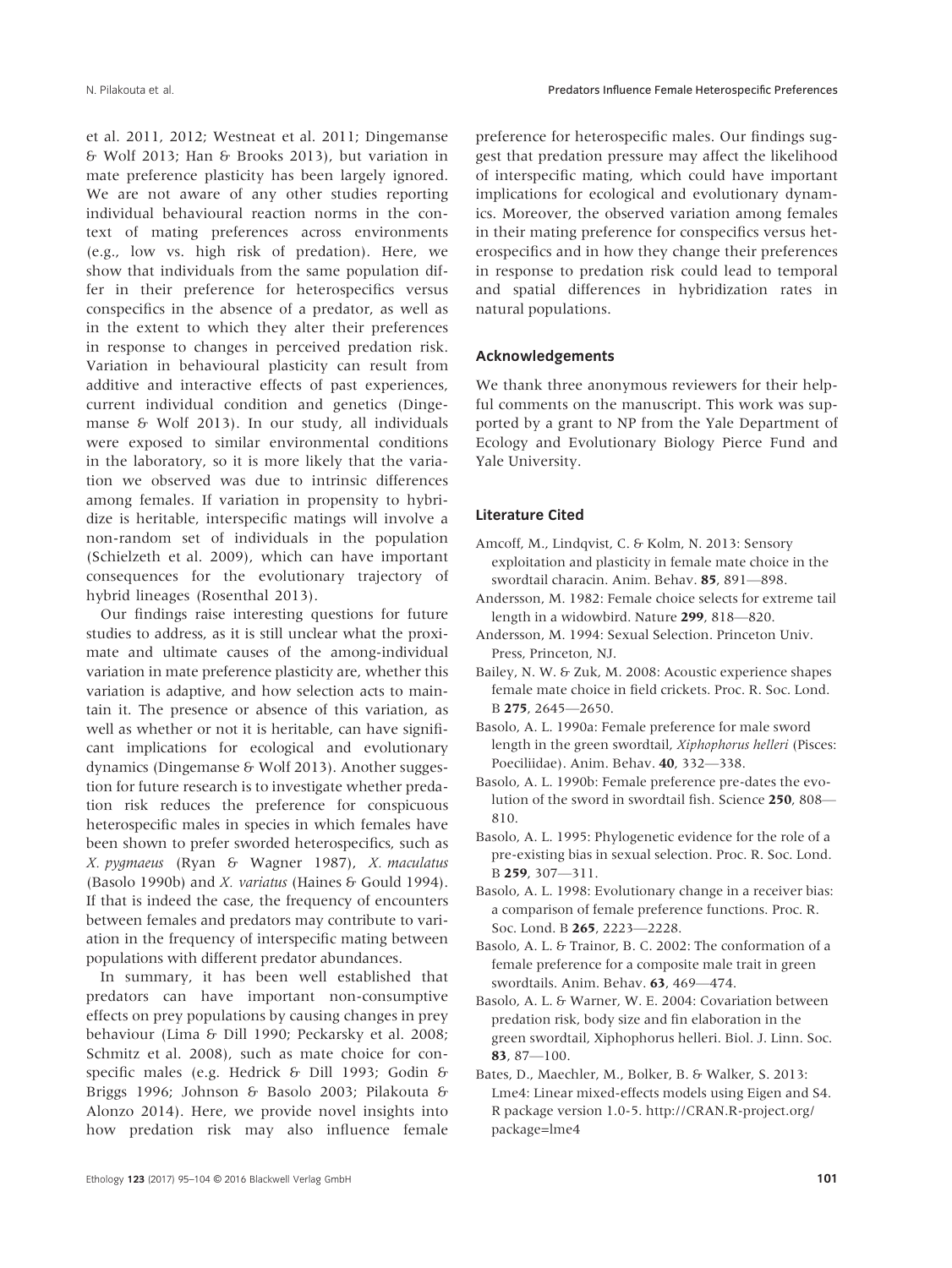Berglund, A. 1993: Risky sex: male pipefishes mate at random in the presence of a predator. Anim. Behav. 46, 169—175.

Brooks, R. & Endler, J. A. 2001: Female guppies agree to differ: phenotypic and genetic variation in mate-choice behavior and the consequences for sexual selection. Evolution 55, 1644—1655.

Brown, G. E., Ferrari, M. C. O., Elvidge, C. K., Ramnarine, I. & Chivers, D. P. 2013: Phenotypically plastic neophobia: a response to variable predation risk. Proc. R. Soc. Lond. B 280, 20122712.

Chaine, A. S. & Lyon, B. E. 2008: Adaptive plasticity in female mate choice dampens sexual selection on male ornaments in the lark bunting. Science 319, 459—462.

Coleman, S. W., Patricelli, G. L. & Borgia, G. 2004: Variable female preferences drive complex male displays. Nature 428, 742—745.

Collins, S. A. & Luddem, S. T. 2002: Degree of male ornamentation affects female preference for conspecific versus heterospecific males. Proc. R. Soc. Lond. B 269, 111 —117.

Coppens, C. M., De Boer, S. F. & Koolhaas, J. M. 2010: Coping styles and behavioural flexibility: towards underlying mechanisms. Philos. Trans. R. Soc. B Biol. Sci 365, 4021—4028.

Crowley, P. H., Travers, S. E., Linton, M. C., Cohn, L., Sih, A. & Sargent, R. C. 1991: Mate density, predation risk, and the seasonal sequence of mate choices: a dynamic game. Am. Nat. 137, 567—596.

Cui, R., Schumer, M., Kruesi, K., Walter, R., Andolfatto, P. & Rosenthal, G. G. 2013: Phylogenomics reveals extensive reticulate evolution in Xiphophorus fishes. Evolution 67, 2166—2179.

Dingemanse, N. J. & Wolf, M. 2013: Between-individual differences in behavioural plasticity within populations: causes and consequences. Anim. Behav. 85, 1031—1039.

Dingemanse, N. J., Kazem, A. J. N., Reale, D. & Wright, J. 2010: Behavioural reaction norms: where animal personality meets individual plasticity. Trends Ecol. Evol.  $25.81 - 89.$ 

Endler, J. A. & Houde, A. E. 1995: Geographic variation in female preferences for male traits in Poecilia reticulata. Evolution 49, 456—468.

Forsgren, E. 1992: Predation risk affects mate choice in a gobiid fish. Am. Nat. 140, 1041—1049.

Godin, J. G. J. & Briggs, S. E. 1996: Female mate choice under predation risk in the guppy. Anim. Behav. 51, 117—130.

Godin, J. G. J. & McDonough, H. E. 2003: Predator preference for brightly colored males in the guppy: a viability cost for a sexually selected trait. Behav. Ecol. 14, 194— 200.

Gong, A. & Gibson, R. M. 1996: Reversal of a female preference after visual exposure to a predator in the guppy, Poecilia reticulata. Anim. Behav. 52, 1007—1015.

Haines, S. E. & Gould, J. L. 1994: Female platys prefer long tails. Nature 370, 512.

Han, C. S. & Brooks, R. C. 2013: Evolution of individual variation in behaviour and behavioural plasticity under scramble competition. Anim. Behav. 86, 435—442.

Hankison, S. H. & Morris, M. R. 2002: Sexual selection and species recognition in the pygmy swordtail, Xiphophorus pygmaeus: conflicting preferences. Behav. Ecol. Sociobiol. 51, 140—145.

Hankison, S. H. & Morris, M. R. 2003: Avoiding a compromise between sexual selection and species recognition: female swordtail fish assess multiple species-specific cues. Behav. Ecol. 14, 282—287.

Hebets, E. A. & Maddison, W. P. 2005: Xenophilic mating preferences among populations of the jumping spider Habronattus pugillis Griswold. Behav. Ecol. 16, 981— 988.

Hedrick, A. V. & Dill, L. M. 1993: Mate choice by female crickets under predation risk. Anim. Behav. 46, 193— 196.

Hernandez-Jimenez, A. & Rios-Cardenas, O. 2012: Natural versus sexual selection: predation risk in relation to body size and sexual selection ornaments in the green swordtail. Anim. Behav. 84, 1051—1059.

Hughes, K. A., Du, L., Rodd, F. H. & Reznick, D. N. 1999: Familiarity leads to female mate preferences for novel males in the guppy, Poecilia reticulata. Anim. Behav. 58, 907—916.

Hughes, K. A., Houde, A. E., Price, A. C. & Rodd, H. F. 2013: Mating advantage for rare males in wild guppy populations. Nature 503, 108—110.

Hunt, J., Brooks, R. & Jennions, M. D. 2005: Female mate choice as a condition-dependent life-history trait. Am. Nat. 166, 79—92.

Hyoun Kang, J., Schartl, M., Walter, R. B. & Meyer, R. 2013: Comprehensive phylogenetic analysis of all species of swordtails and platies (Pisces: Genus Xiphophorus) uncovers a hybrid origin of swordtail fish, Xiphophorus monticolus, and demonstrates that the sexually selected sword originated in the ancestral lineage of the genus, but was lost again secondarily. BMC Evol. Biol. 13, 25.

Jennions, M. D. & Petrie, M. 1997: Variation in mate choice and mating preferences: a review of causes and consequences. Biol. Rev. Camb. Philos. Soc. 72, 283— 327.

Johnson, J. B. & Basolo, A. L. 2003: Predator exposure alters female mate choice in the green swordtail. Behav. Ecol. 14, 619—625.

Kodric-Brown, A. & Nicoletto, P. F. 1997: Repeatability of female choice in the guppy: response to live and videotaped males. Anim. Behav. 54, 369—376.

Kodric-Brown, A. & Nicoletto, P. F. 2001: Age and experience affect female choice in the guppy (Poecilia reticulata). Am. Nat. 157, 316—323.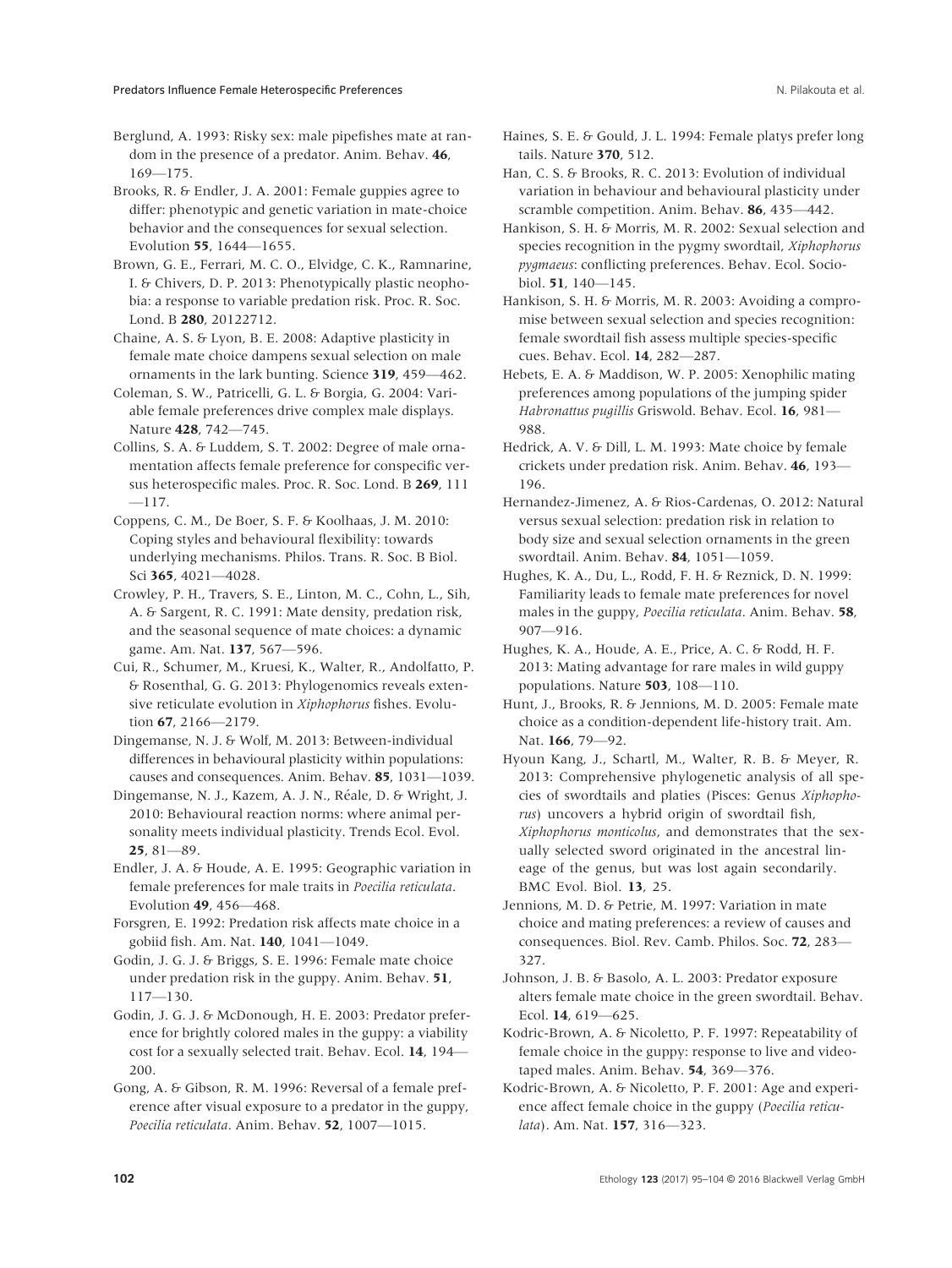- Liley, N. R. 1966: Ethological isolating mechanisms in four sympatric species of poeciliid fishes. Behaviour 13, 1-197.
- Lima, S. L. & Dill, L. M. 1990: Behavioral decisions made under the risk of predation: a review and prospectus. Can. J. Zool. 68, 619—640.
- Lynch, K. S., Rand, A. S., Ryan, M. J. & Wilczynski, W. 2005: Plasticity in female choice associated with changing reproductive states. Anim. Behav. 69, 689—699.
- Malacarne, G. & Cortassa, R. 1983: Sexual selection in the crested newt. Anim. Behav. 31, 1256—1257.
- Mathot, K., van den Hout, P., Piersma, T., Kempenaers, B., Réale, D. & Dingemanse, N. J. 2011: Disentangling the roles of frequency- versus state- dependence in generating individual differences in behavioural plasticity. Ecol. Lett. 14, 1254—1262.
- Mathot, K. J., Wright, J., Kempenaers, B. & Dingemanse, N. J. 2012: Adaptive strategies for managing uncertainty may explain personality-related differences in behavioural plasticity. Oikos 121, 1009—1020.
- Mays, H. L. & Hill, G. E. 2004: Choosing mates: good genes versus genes that are a good fit. Trends Ecol. Evol. 19, 554—559.
- McLennan, D. A. & Ryan, M. J. 2008: Female swordtails, Xiphophorus continens, prefer the scent of heterospecific males. Anim. Behav. 75, 1731—1737.
- Meyer, A., Salzburger, W. & Schartl, M. 2006: Hybrid origin of a swordtail species (Teleostei: Xiphophorus clemenciae) driven by sexual selection. Mol. Ecol. 15, 721—730.
- Peckarsky, B. L., Abrams, P. A., Bolnick, D. I., Dill, L. M., Grabowski, J. H., Luttbeg, B., Orrock, J. L., Peacor, S. D., Preisser, E. L., Schmitz, O. J. & Trussell, G. C. 2008: Revisiting the classics: considering nonconsumptive effects in textbook examples of predator–prey interactions. Ecology 89, 2416—2425.
- Pilakouta, N. & Alonzo, S. H. 2014: Predator exposure leads to a short-term reversal in female mate preferences in the green swordtail, Xiphophorus helleri. Behav. Ecol. 25, 306—312.
- Pocklington, R. & Dill, L. M. 1995: Predation on females or males—who pays for bright male traits? Anim. Behav. 49, 1122—1124.
- Rosenthal, G. G. 2013: Individual mating decisions and hybridization. J. Evol. Biol. 26, 252—255.
- Ryan, M. J. & Cummings, M. E. 2013: Perceptual biases and mate choice. Annu. Rev. Ecol. Evol. Syst. 44, 437— 459.
- Ryan, M. J. & Wagner, W. E. Jr 1987: Asymmetries in mating preferences between species: female swortails prefer heterospecific males. Science 236, 595-597.
- Schartl, M., Walter, R. B., Shen, Y., Garcia, T., Catchen, J., Amores, A., Braasch, I., Chalopin, D., Volff, J.-N., Lesch, K.-P., Bisazza, A., Minx, P., Hillier, L., Wilson, R. K., Fuerstenberg, S., Boore, J., Searle, S., Postlethwait, J. H.

& Warren, W. C. 2013: The genome of the platyfish, Xiphophorus maculatus, provides insights into evolutionary adaptation and several complex traits. Nat. Genet. 45, 567—572.

- Schielzeth, H., Bolund, E. & Forstmeier, W. 2009: Heritability of and early environment effects on variation in mating preferences. Evolution 64, 998—1006.
- Schielzeth, H., Bolund, E., Kempenaers, B. & Forstmeier, W. 2011: Quantitative genetics and fitness consequences of novelty-seeking in zebra finches. Behav. Ecol. 22, 126—134.
- Schmitz, O. J., Grabowski, J. H., Peckarsky, B. L., Preisser, E. L., Trussell, G. C. & Vonesh, J. R. 2008: From individuals to ecosystem function: toward an integration of evolutionary and ecosystem ecology. Ecology 89, 2436  $-2445$
- Schumer, M., Cui, R., Boussau, B., Walter, R., Rosenthal, G. & Andolfatto, P. 2013: An evaluation of the hybrid speciation hypothesis for Xiphophorus clemenciae based on whole genome sequences. Evolution 67, 1155— 1168.
- Sigmund, W. R. 1983: Female preference for Anolis carolinensis males as a function of dewlap color and background coloration. J. Herpetol. 17, 137—143.
- Trainor, B. C. & Basolo, A. L. 2000: An evaluation of video playback using Xiphophorus helleri. Anim. Behav. 59, 83 —89.
- Verzijden, M. N., Culumber, Z. W. & Rosenthal, G. G. 2012: Opposite effects of learning cause asymmetric mate preferences in hybridizing species. Behav. Ecol. 23, 1133—1139.
- Wagner, W. E. 1998: Measuring female mate preferences. Anim. Behav. 55, 1029—1042.
- Walling, C. A., Royle, N. J., Lindström, J. & Metcalfe, N. B. 2008: Experience-induced preference for short-sworded males in the green swordtail, Xiphophorus helleri. Anim. Behav. 76, 271—276.
- Walling, C. A., Royle, N. J., Lindström, J. & Metcalfe, N. B. 2010: Do female association preferences predict the likelihood of reproduction? Behav. Ecol. Sociobiol. 64, 541 —548.
- Weatherhead, P. J. & Robertson, R. J. 1979: Offspring quality and the polygyny threshold: "the sexy sons hypothesis". Am. Nat. 113, 201—208.
- Westneat, D. F., Hatch, M. I., Wetzel, D. P. & Ensminger, A. L. 2011: Individual variation in parental care reaction norms: integration of personality and plasticity. Am. Nat. 178, 652—667.
- Wilkinson, G. S. & Reillo, P. R. 1994: Female choice response to artificial selection on an exaggerated male trait in a stalk-eyed fly. Proc. R. Soc. Lond. B 255, 1—6.
- Willis, P. M., Ryan, M. J. & Rosenthal, G. G. 2011: Encounter rates with conspecific males influence female mate choice in a naturally hybridizing fish. Behav. Ecol. 22, 1234—1240.